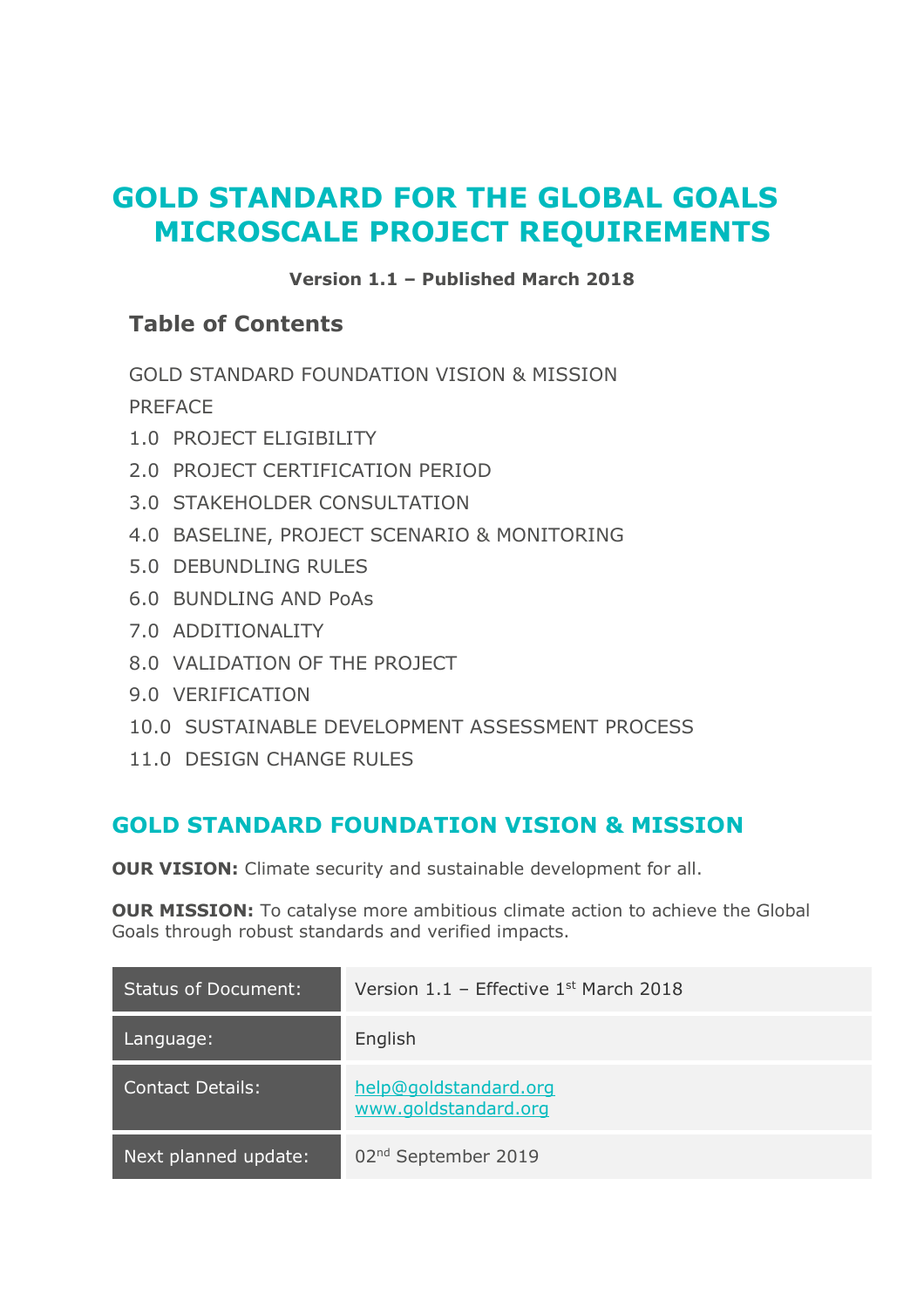#### **PREFACE**

Unless stated otherwise in this document, rules provided in Gold Standard for the Global Goals **Principles & Requirements apply to this scheme. In case of any** discrepancy, the rules in this document shall prevail.

Projects applying the Gold Standard Land-use & Forest Activity Requirements shall apply the Microscale Project Requirements contained in that document. The Requirements included in this document are not applicable to Gold Standard Land-use & Forest Projects.

### <span id="page-1-0"></span>**1.0 PROJECT ELIGIBILITY**

**(a) Scale of the project:** Projects are eligible under the microscale scheme if the annual emission reductions achieved are limited to a maximum of 10,000 tonnes of  $CO<sub>2</sub>$ eq in each and every year of the crediting period or as defined within respective Activity Requirements. Whenever actual emission reductions as per the verification report exceed the upper threshold for a given registered project, the project can still request for issuance, but the claimable emission reductions are capped at 10,000 tonnes of  $CO<sub>2</sub>$ eg per year.

**(b) Type of project:** Eligible project types are as defined by the Gold Standard for the Global Goals Principles & Requirements except (LU&F Projects) and that comply with the GS specific eligibility requirements listed in Activity Requirements.

**(c) Host country:** Projects can be located in any host country.

**(d) Project cycle**: Both regular and retroactive cycle projects are eligible to apply under this scheme*.* 

**(e) Date of first submission**: The date of first submission of a microscale project is defined as the upload of project documents for Preliminary Review.

#### <span id="page-1-1"></span>**2.0 PROJECT CERTIFICATION PERIOD**

2.1 Projects must follow the certification & crediting period rules as defined in the Gold Standard for the Global Goals Principles & Requirements or in Activity Requirements where applicable.

### <span id="page-1-2"></span>**3.0 STAKEHOLDER CONSULTATION**

3.1 A two-step stakeholder consultation must take place as per the Gold Standard Stakeholder Consultation & Engagement Procedure, Requirements & Guidelines.

3.2 Project developers shall also implement the continuous input/grievance mechanism to solicit feedback from stakeholders on unforeseen issues throughout the certification period of the project.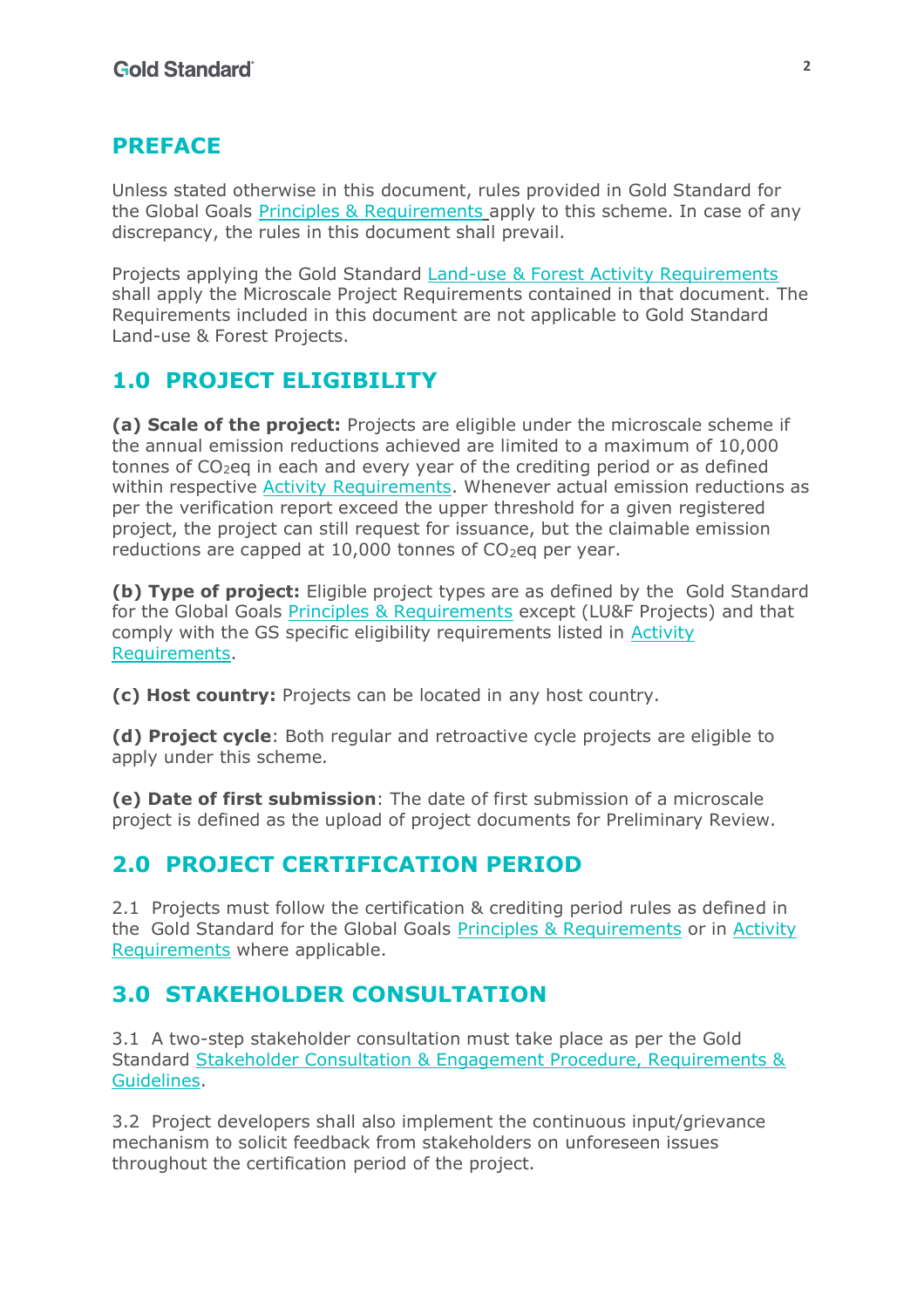### <span id="page-2-0"></span>**4.0 BASELINE, PROJECT SCENARIO & MONITORING**

4.1 Baselines, project scenario and monitoring shall be defined as per GS-Approved Methodology (including approved CDM Methodologies). The latest methodology version applicable at the time of first submission to The Gold Standard shall be used. Alternatively, a new methodology may be described and submitted as part of the project documentation for approval as per the Gold Standard for the Global Goals Principles & Requirements.

4.2 New simplified, conservative approaches (e.g. based on default factors) as well as the consideration of suppressed demand elements are encouraged in order to further streamline the evaluation of SDG Impacts, as long as convincing arguments are provided as to why the approach proposed is conservative enough. The simplified methodology is submitted as part of the Project Design Document.

4.3 Once approved as part of a given project, new methodologies can be used by all project developers for future standalone microscale projects.

4.4 When The Gold Standard Foundation is not in a position to evaluate with sufficient confidence if the new submitted methodology is appropriate and conservative enough, the proposed methodology will be sent out for external review, as per procedures for approval of new methodologies under The Gold Standard. In such a case, and unless the applicant decides to withdraw the methodology, the cost of this external review must be covered by the applicant.

### <span id="page-2-1"></span>**5.0 DEBUNDLING RULES**

5.1 No debundling rules apply to this scheme. However, the scheme can be discontinued anytime upon decision of The Gold Standard Technical Advisory Committee (TAC) in case it is shown as being abused. In such a case, projects already submitted remain eligible for their entire crediting period.

### <span id="page-2-2"></span>**6.0 BUNDLING AND POAS**

6.1 Projects can be submitted within a bundle, however the upper threshold outlined under section 1.0 applies to the bundle as a whole. Project Developers shall refer to the Programme of Activity Requirements rules for the submission of microscale projects under a programme.

# <span id="page-2-3"></span>**7.0 ADDITIONALITY**

7.1 The additionality criteria for microscale projects as defined in the applicable Activity Requirements shall apply. In the absence of specific Activity Requirements the Gold Standard for the Global Goals Principles & Requirements, Section 3.5 shall apply.

# <span id="page-2-4"></span>**8.0 VALIDATION OF THE PROJECT**

8.1 Validation shall be conducted in one of the following ways: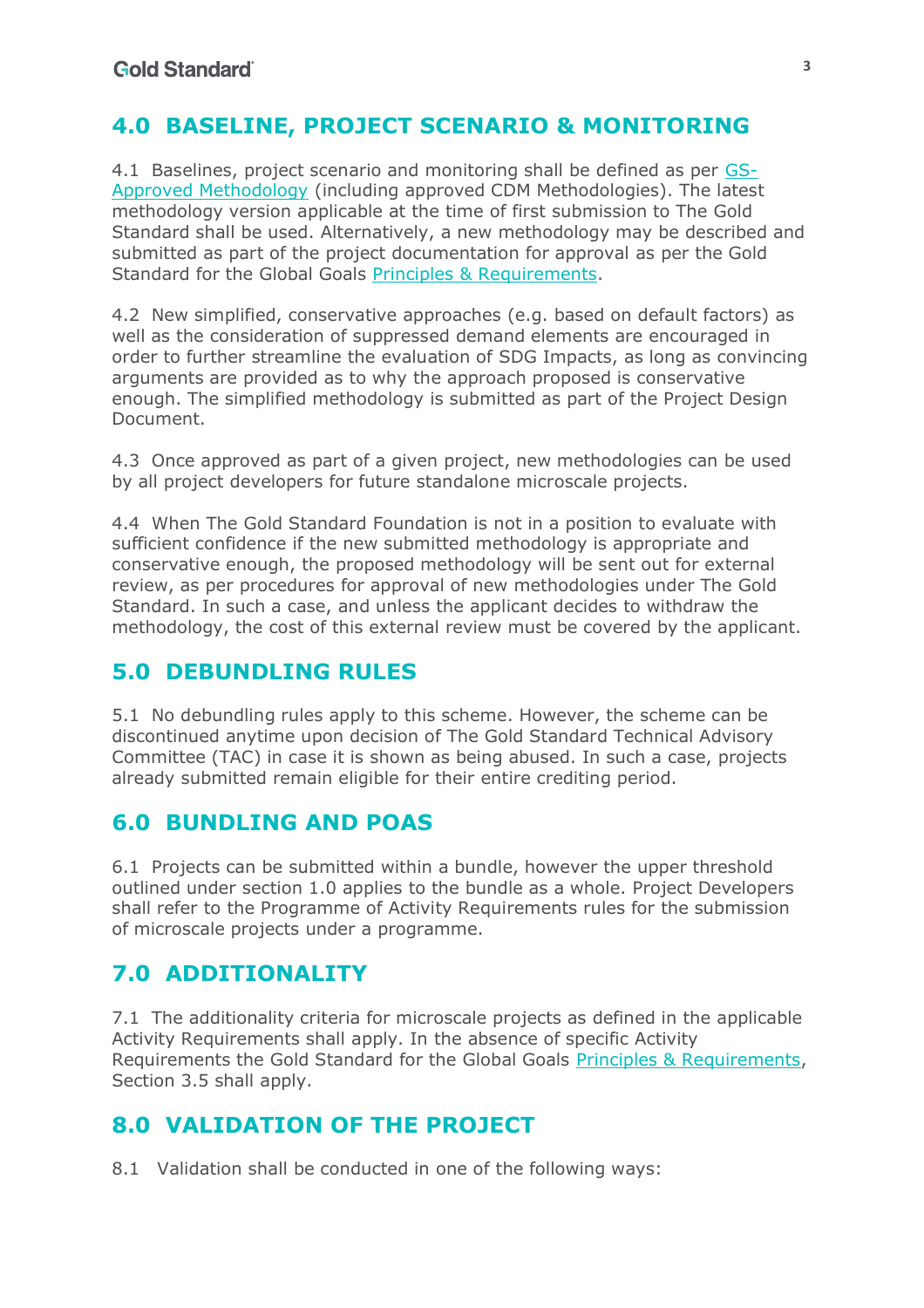(a) The contracting of an eligible GS-VVB, (hereafter VVB) (as per the Gold Standard Validation & Verification Body Requirements), as for any other project. The project must make use of an existing methodology or submit the new methodology to Gold Standard for approval prior to Validation by the VVB.

(b) The submission to *The Gold Standard Internal Validation process*. This option implies the payment of a flat fee to The Gold Standard Validation Fund, to initiate the validation of the project. Please refer the fee schedule for details.

(c) If the project proposes a new methodology for the accounting and monitoring of SDG outcomes, the internal validation process includes the approval or rejection of the proposed new approach by Gold Standard, unless, as discussed above, the new methodology is sent for external review.

8.2 For The Gold Standard Validation Fund option, the following procedures apply:

(a) The Gold Standard Secretariat shall be notified of the use of the Validation Fund option.

(b) The completed PDD with information on baseline and monitoring and the Validation Appraisal Report must be uploaded to the GS Registry.

(c) The Project Developer is notified on whether the project will be selected for an external validation by a VVB, or will be validated internally by Gold Standard. In both cases, the Validation Fund covers the costs. At all times, any assistance from The Gold Standard Validation Fund is subject to the availability of funds. This decision is made through a 'target-random' selection among microscale projects opting to make use of the Validation Fund. In case project is selected for external validation by the VVB, Gold Standard will contract and pay the VVB from validation fund. The project will follow the steps of a regular validation.

(d) For an internal validation, the Project Developer is notified on whether the project is selected for an appraisal of sustainable development aspects including SDG 13 by an Objective Observer, or if these aspects will be validated internally by Gold Standard alone. The Validation Fund will cover these costs. At all times, any assistance from The Gold Standard Validation Fund is subject to the availability of funds. This decision is made through a 'target-random' selection among microscale projects opting to make use of the Validation Fund (section 10.0 details the Sustainable Development Assessment Process).

### <span id="page-3-0"></span>**9.0 VERIFICATION**

9.1 Verification shall be conducted in either of the two following ways:

(a) The contracting of a VVB as for any other project

(b) Submission to *The Gold Standard Internal Verification process*. This option implies the payment of a flat fee to The Gold Standard Verification Fund, to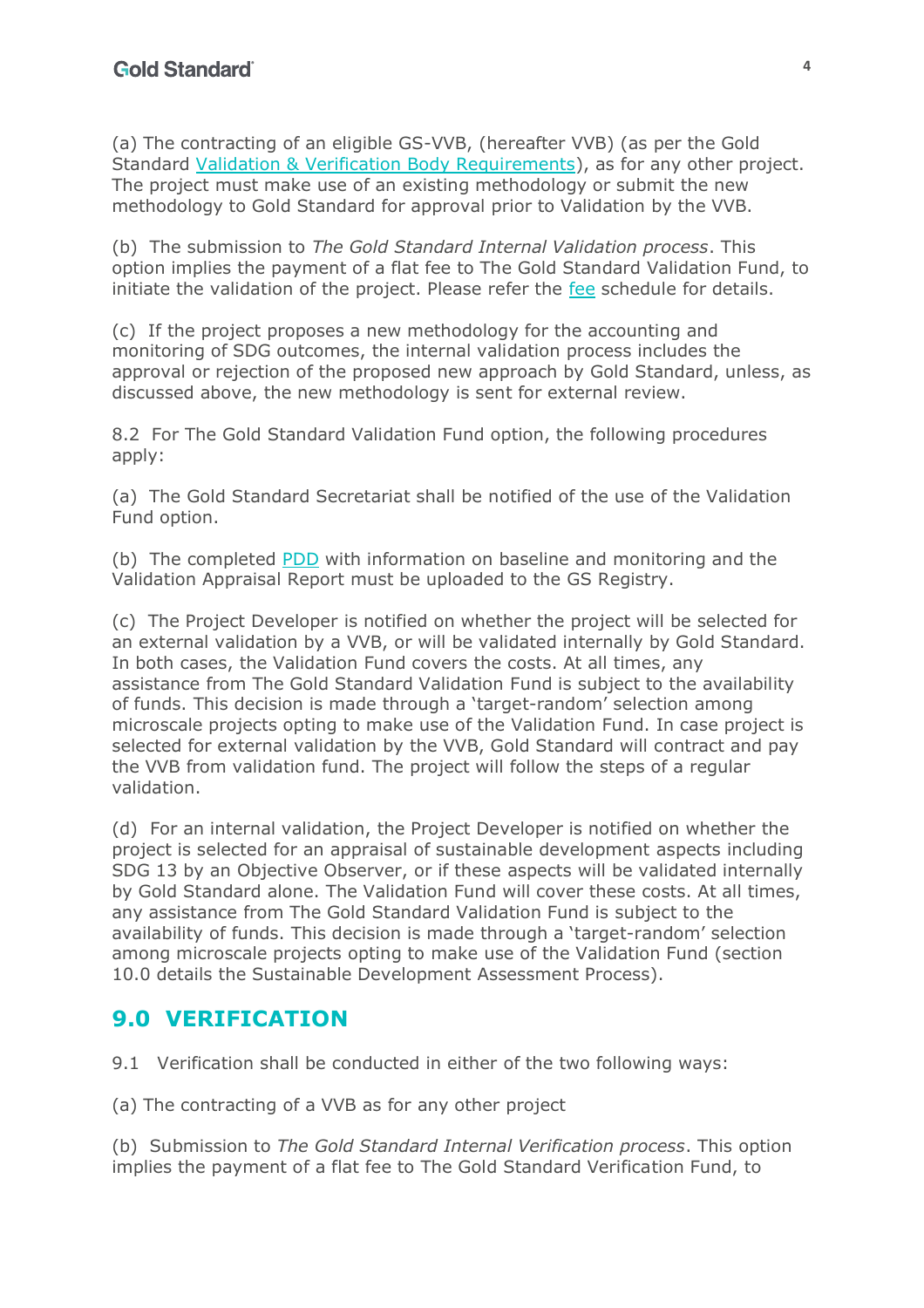initiate the verification of the project. the first fee being paid within nine months after registration.

9.2 The following procedure applies for The Gold Standard Verification Fund option:

(a) The Gold Standard Secretariat shall be notified of the choice of the Verification Fund option.

(b) The Monitoring Report and Verification Appraisal Report must be uploaded into the registry with all necessary supporting documentation.

(c) The project developer is notified on whether the project is selected for an external verification by a VVB or will be verified internally by Gold Standard. In both cases, the Verification Fund covers the costs. At all times, any assistance from The Gold Standard Verification Fund is subject to the availability of funds. This decision is made through a 'target-random' selection among microscale projects opting to make use of the Verification Fund. Project Developers requested to have a project externally verified must provide The Gold Standard with at least three competitive offers from VVBs contract the GS selected VVB, and follow the steps of a regular Verification.

(d) For an internal verification, the Project Developer is notified on whether the project is selected for an appraisal of sustainable development aspects including SDG 13 by an Objective Observer, or if these will be verified internally by Gold Standard alone. The Verification Fund will cover these costs. At all times, any assistance from The Gold Standard Verification Fund is subject to the availability of funds. This decision is made through a 'target-random' selection among microscale projects opting to make use of the Verification Fund. If a microscale project has not been selected for appraisal by an Objective Observer during validation then it must be subjected to an Objective Observer appraisal and site visit at least once within two years of date of project design certification or start of certification/crediting period, whichever is later. (Section 10 details the Sustainable Development Assessment Process)

9.3 It is possible for fraud to occur when Project Developer has deliberately provided information that is incorrect, and used to obtain Gold Standard status, or to inflate the SDG outcomes and impacts from the project. If fraud were suspected, it would be determined through the several rounds of requests for clarification and/or corrective action. If the Verification shows that the project documentation is fraudulent, and if Gold Standard has credible evidence that shows the negative intent of the Project Developer, the party submitting the project is permanently disqualified and this is publicly announced (see Gold Standard Terms & Conditions for more details).

#### <span id="page-4-0"></span>**10.0 SUSTAINABLE DEVELOPMENT ASSESSMENT PROCESS**

10.1 Under the microscale scheme a target-random approach is applied to the project appraisal making use of an Objective Observer, at the Validation and/or Verification stage.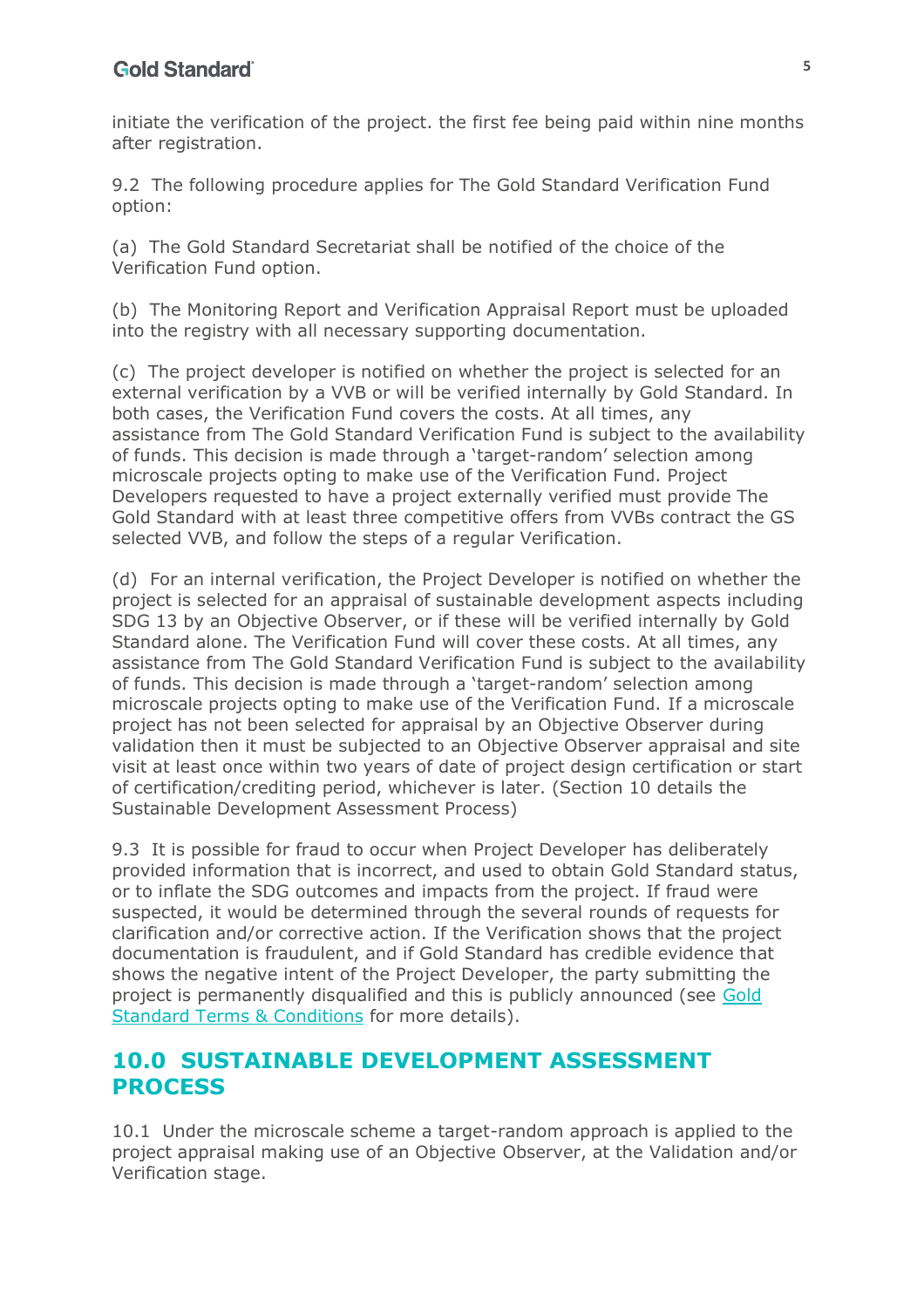10.2 Upon Gold Standard request and in time for validation or verification, PDs shall identify and provide the names and contact details of at least three independent experts (e.g. academics from local universities, staff from local NGOs or local consultancies, etc.) who shall appraise the project with respect to sustainable development aspects. The Gold Standard appoints one or more Objective Observers amongst the people suggested and/or other experts preferably chosen from The Gold Standard NGO Supporters, The Gold Standard Roster of Experts, or representatives of development organisations with host country experience such that environmental and socio-economic impacts can be credibly assessed. Experts are selected based on an assessment of the relevance of their expertise and knowledge of the local conditions.

10.3 The Objective Observers shall visit the site at validation or verification stage to provide an independent assessment of the following:

(a) risks associated with the project with respect to The Gold Standard Safeguarding Principles & Requirements (human rights abuse, environmental degradation, non-adherence to labour laws, corruption, etc.).

- (b) contribution to three SDGs with mandatory contribution to SDG 13
- (c) completeness of stakeholder consultations

#### **Validation stage**

10.4 Project Developers shall carry out a self-assessment of the risks associated with the project with respect to The Gold Standard Safeguarding Principles & Requirements human rights abuse, environmental degradation, non-adherence to labour laws, corruption, etc.) and shall identify positive contribution to atleast three SDGs, with mandatory contribution to SDG 13. In case of project appraisal by an Objective Observer, the self-assessment shall be submitted for review by the Observer. The Objective Observer shall carry out a site-visit as part of the appraisal process.

10.5 During validation, when risks with regards to the Safeguarding Principles are identified as per the Objective Observer's appraisal, the Project Developer is required to prepare and submit an appropriate mitigation plan to the Objective Observer who will evaluate the appropriateness of the mitigation measures and they will be reported in the Validation Appraisal Report Inputs from stakeholders during the Stakeholder Consultation (SC) and Stakeholder Feedback Round (SFR) shall be taken into account for this assessment. SDG impact indicators shall also be included in the monitoring plan and discussed with Stakeholders.

10.7 The Validation Report completed by the Objective Observer will be made available to Gold Standard TAC and Secretariat and NGO Supporters at the time of review and will form part of the project design certification process. The appraisal will be made publicly available following project Design Certification.

#### **Verification stage**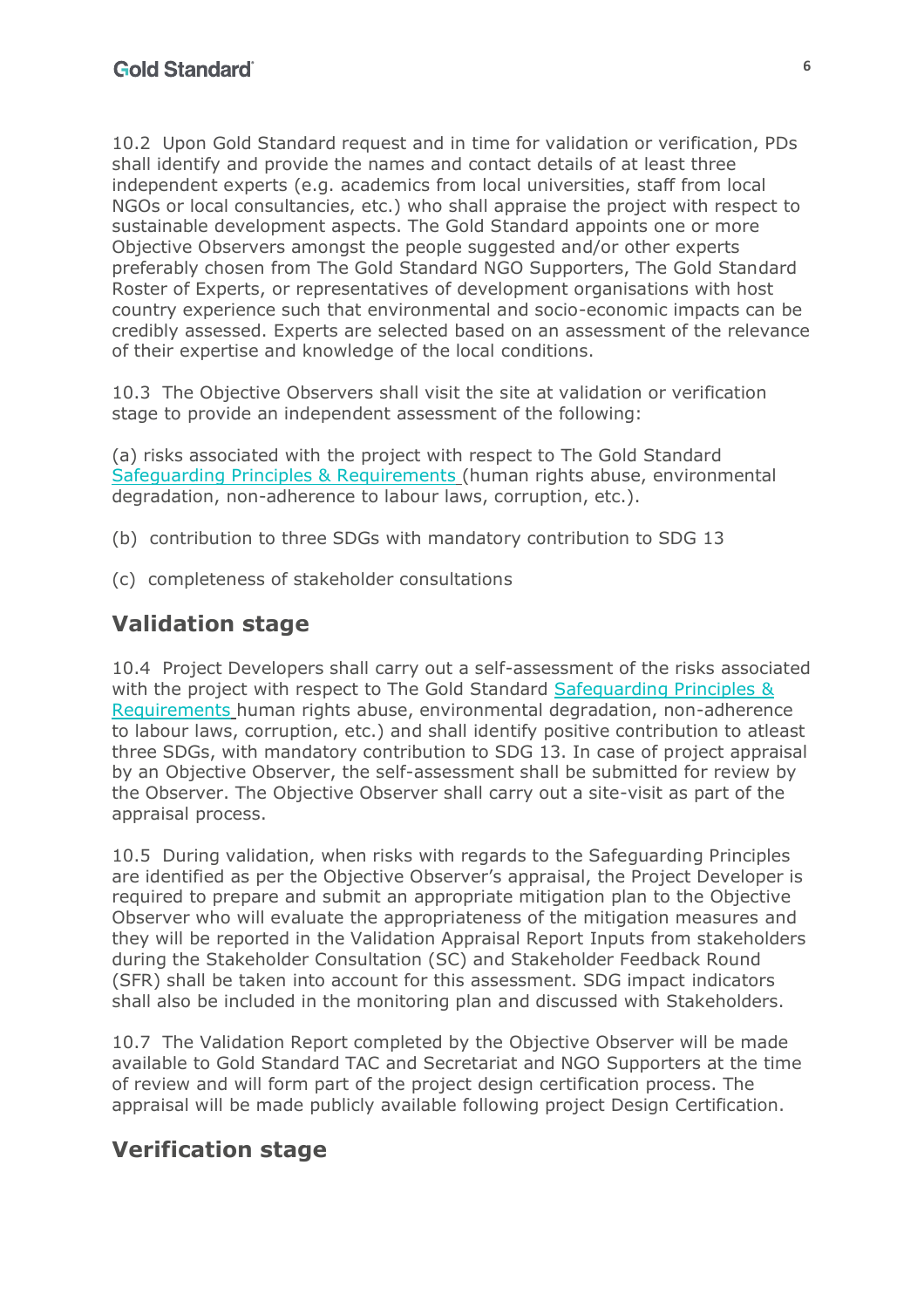#### **Gold Standard**

10.8 During verification, if the Objective Observer is selected for appraisal then he/she shall visit the site to:

- (a) Confirm the status of project operation,
- (b) Assess the SDG contribution by the project

(c) Assess if the mitigation plan is effectively implemented and negative impacts and risks are being effectively mitigated,

(d) Check that other negative impacts have not resulted due to implementation and operation of the project.

10.10 The Objective Observer may also report a new issue observed during the verification.

10.11 The Verification Appraisal Report will be made available to The Gold Standard TAC and Secretariat and to the GS NGO Supporters at the time of review and will form part of the issuance review. The Appraisal Report will be made publicly available after the issuance review.

10.12 Whenever a project is not selected for an appraisal by an Objective Observer(s) at verification stage, and in view of any request for issuance, the Project Developer shall confirm the status of the project operation, assess if the mitigation plan is effectively implemented and negative impacts and risks have been mitigated, and check that other negative impacts have not resulted due to implementation and operation of the project.

#### <span id="page-6-0"></span>**11.0 DESIGN CHANGE RULES**

11.1 The project developer shall refer to the most recent version of The Gold Standard rules for design change requests.

#### **Endnotes**

[1] The scale of the project is not only defined by the maximum power generation capacity for power projects and maximum threshold of energy savings for energy efficiency project, but also refers to the volume of emission reductions from a project.

[2] Gold Standard will not conclude the Verification until the request for approval of changes has been approved.

[3] This can include situations like severe disease outbreak in a country or a part of country and where advisories are issued by national governments / health departments notifying people against travel to a particular region/ country. For example, the Centre for Disease Control and Prevention (CDC) issues travel health notices to inform travellers about current health issues in specific destinations and warns them about the risks associated or avoiding nonessential travel. Refer to the website for more information – http://wwwnc.cdc.gov/travel/notices#